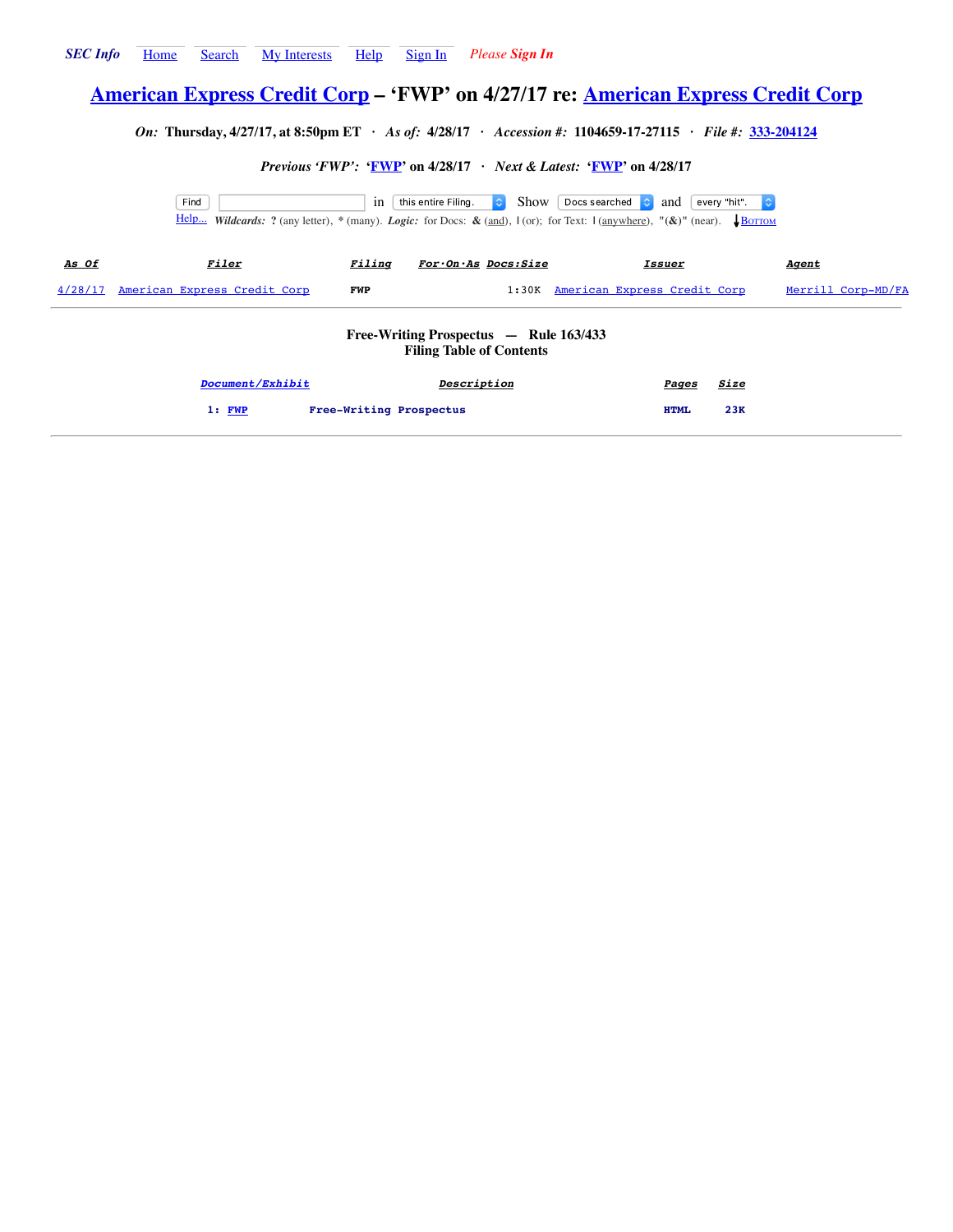## **Issuer Free Writing Prospectus Filed Pursuant to Rule 433 Registration Statement No. [333204124](http://www.secinfo.com/$/SEC/File.asp?Number=333-204124)**

**American Express Credit Corporation \$500,000,000 Floating Rate Senior Notes Due May 3, [2019](#page-3-1)**

Terms and Conditions

<span id="page-1-0"></span>Issuer: American Express Credit Corporation Security Type: Medium Term Notes, Series F Standard & Poor's: Fitch: A2 (Stable Outlook) A- (Stable Outlook) A (Negative Outlook)

Settlement Date: May 3, [2017](#page-3-1) (T+4 days). Under Rule 15c6-1 of the Securities Exchange Act of 1934, as amended, trades in the secondary market generally are required to settle in three business days, unless the parties to any such trade expressly agree otherwise. Accordingly, purchasers who wish to trade the Notes on the date hereof or the next three business days will be required, because the Notes initially will settle in T+4, to specify an alternate settlement cycle at the time of any such trade to prevent a failed settlement. If you wish to trade the Notes on the date hereof or the next three business days, you should consult your own advisors.

## Interest on the notes is payable on February 3, May 3, August 3 and November 3 of each year, beginning August 3, 2017; subject to adjustment in [accordance](#page-3-1) with the modified following business day convention Interest Periods: Quarterly. The initial period will be the period from, and including the Settlement Date to, but excluding August 3, 2017, the Initial Payment Date. The [subsequent](#page-3-1) interest periods will be the periods from, and including the applicable Interest Payment Date to, but excluding, the next Interest Payment Date or the Maturity Date, as applicable Interest Determination Dates: Second London banking day prior to applicable Interest Reset Date Early Redemption: The notes may be redeemed, in whole or in part, on or after the date that is 31 days prior to maturity date, on at least 30 days' and no more than 60 days' prior written notice, at a redemption price equal to 100% of the principal amount of the notes being redeemed, together with any accrued and unpaid interest thereon to, but excluding, the date fixed for redemption Listing: The notes will not be listed on any exchange Minimum Denominations / Multiples: Minimum denominations of \$2,000 and integral multiples of \$1,000 in excess thereof CUSIP: US0258M0EJ41 Joint BookRunning Managers: Credit Suisse Securities (USA) LLC Goldman, Sachs & Co. RBC Capital Markets, LLC Wells Fargo Securities, LLC UBS Securities LLC Co-Managers: Lloyds Securities Inc. MUFG Securities Americas Inc. RBS Securities Inc. SMBC Nikko Securities America, Inc. Standard Chartered Bank Junior Co-Managers: CastleOak Securities, L.P. Drexel Hamilton, LLC Mischler Financial Group, Inc. Samuel A. Ramirez & Company, Inc.

### **Incorporation of certain documents by reference**

This term sheet hereby incorporates by reference the document set forth below:

Ranking: Senior, Unsecured<br>
Expected Ratings(1): Senior, Moody's: Moody's: Expected Ratings(1):

Trade Date: [April](#page-3-1) 27, 2017

Maturity Date: May 3, [2019](#page-3-1) Aggregate Principal Amount: \$500,000,000<br>Day Count: \$600,000,000 Actual / 360 Day Count: Base Rate: Three-Month LIBOR (Reuters) Index Maturity: 90 days Spread: 33 bps 33 bps 33 bps 33 bps 33 bps 34 bps 35 bps 35 bps 35 bps 35 bps 35 bps 35 bps 36 bps 36 bps 36 bps 36 bps 36 bps 36 bps 36 bps 36 bps 36 bps 36 bps 36 bps 36 bps 36 bps 36 bps 36 bps 36 bps 36 bps 36 bps 36 b Public Offering Price: 100.00<br>
Underwriters' Commission: 100.00 Underwriters' Commission: Net Proceeds:<br>
1999,250,000 (before expenses)<br>
1999,250,000 (before expenses)<br>
1999,250,000 (before expenses)

CUSIP: [0258M0EJ4](http://www.secinfo.com/$/SEC/CUSIP.asp?Issue=0258M0EJ4)<br>ISIN: 0258M0EJ4<br>US0258M0I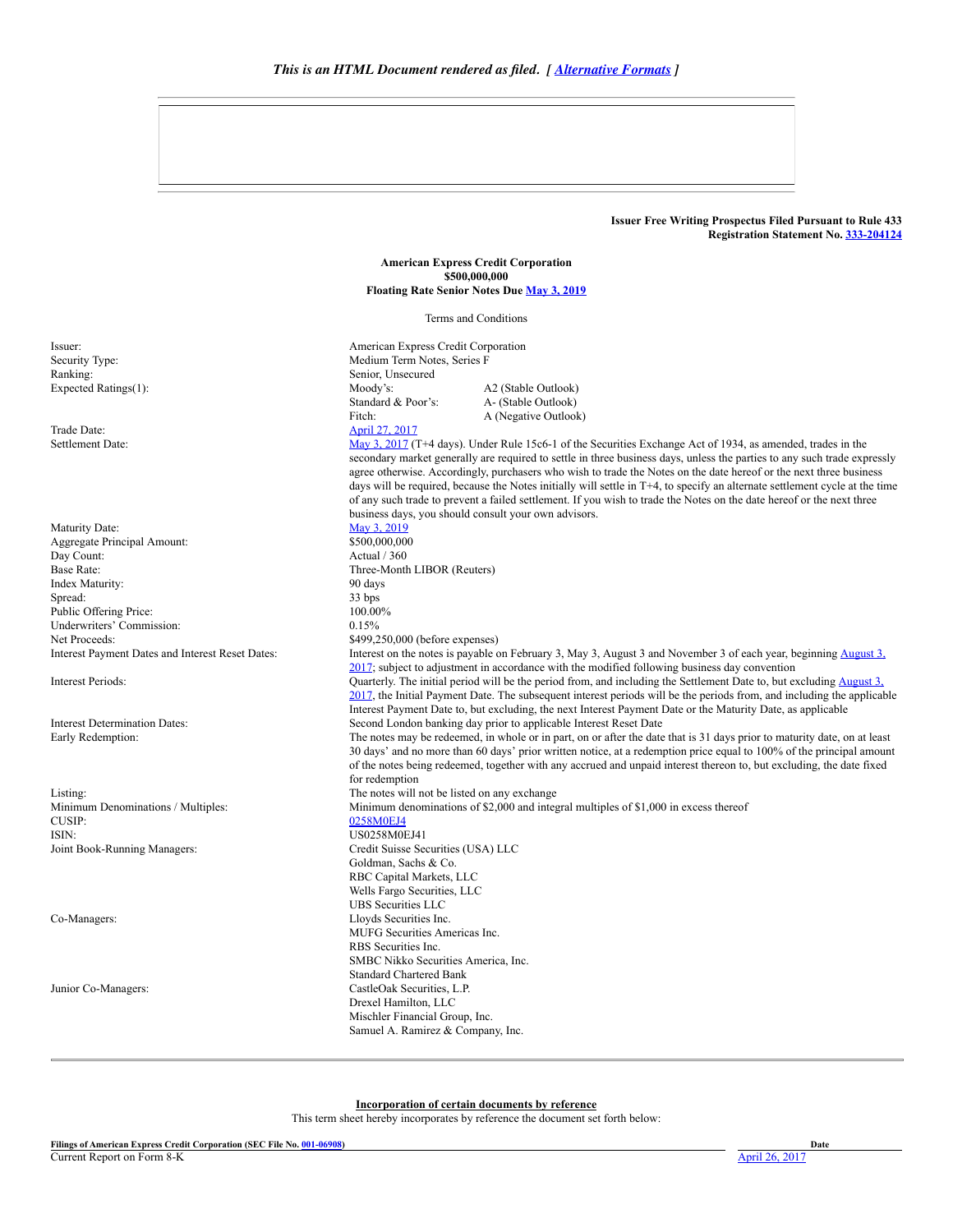Standard Chartered Bank will not effect any offers or sales of any notes in the United States unless it is through one or more U.S. registered broker-dealers as permitted by the regulations of FINRA.

The issuer has filed a registration statement (including a prospectus) with the SEC for the offering to which this communication relates. Before you invest, you should read the prospectus in that registration statement and other documents the issuer has filed with the SEC for more complete information about the issuer and this offering. You may get these documents for free by visiting EDGAR on the SEC web site at [www.sec.gov](http://www.sec.gov/). Alternatively, the issuer, any underwriter or any dealer participating in the offering will arrange to send you the prospectus if you request it by calling Credit Suisse Securities (USA) LLC at 1-[800](http://www.secinfo.com/$/SEC/Registrants.asp?Area=800)-221-1037, Goldman, Sachs & Co. at 1-[866](http://www.secinfo.com/$/SEC/Registrants.asp?Area=866)-471-2526, RBC Capital Markets, LLC at 1-[866](http://www.secinfo.com/$/SEC/Registrants.asp?Area=866)-375-6829 or Wells Fargo Securities, LLC at 1-866-375-6829.

#### Selling Restrictions — Canada

The notes may be sold only to purchasers purchasing, or deemed to be purchasing, as principal that are accredited investors, as defined in National Instrument 45106 Prospectus Exemptions or subsection 73.3(1) of the Securities Act (Ontario), and are permitted clients, as defined in National Instrument 31-103 Registration Requirements, Exemptions and Ongoing Registrant Obligations. Any resale of the notes must be made in accordance with an exemption from, or in a transaction not subject to, the prospectus requirements of applicable securities laws.

Securities legislation in certain provinces or territories of Canada may provide a purchaser with remedies for rescission or damages if the prospectus used in this offering (including any amendment thereto) contains a misrepresentation, provided that the remedies for rescission or damages are exercised by the purchaser within the time limit prescribed by the securities legislation of the purchaser's province or territory. The purchaser should refer to any applicable provisions of the securities legislation of the purchaser's province or territory for particulars of these rights or consult with a legal advisor.

Pursuant to section 3A.3 of National Instrument 33-105 Underwriting Conflicts (NI 33-105), the dealers are not required to comply with the disclosure requirements of NI 33-105 regarding underwriter conflicts of interest in connection with this offering.

<sup>&</sup>lt;sup>1</sup> An explanation of the significance of ratings may be obtained from the rating agencies. Generally, rating agencies base their ratings on such material and information, and such of their own investigations, studies and assumptions, as they deem appropriate. The rating of the notes should be evaluated independently from similar ratings of other securities. A credit rating of a security is not a recommendation to buy, sell or hold securities and may be subject to review, revision, suspension, reduction or withdrawal at any time by the assigning rating agency.